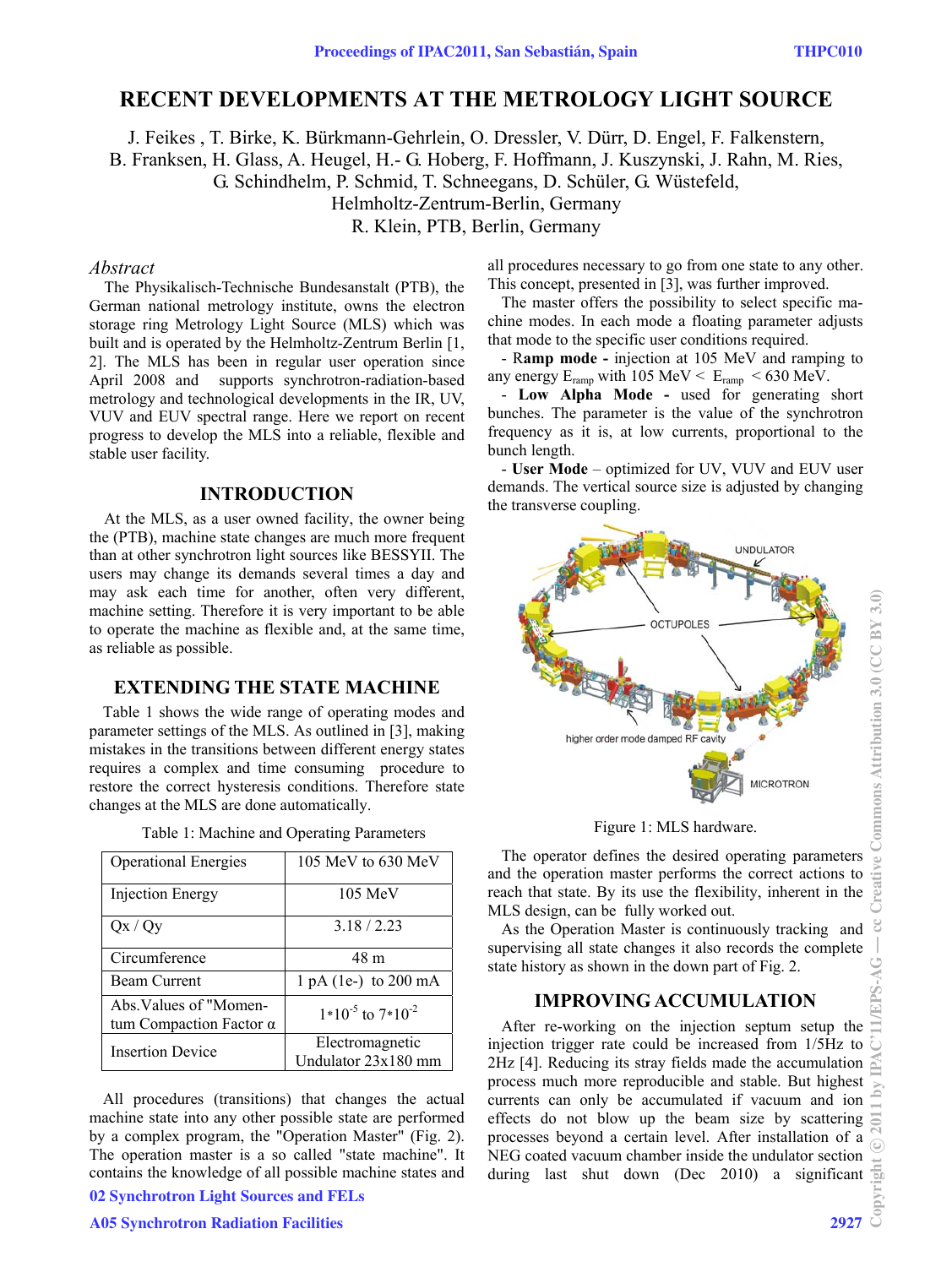improvement of the vacuum conditions can be observed there (Fig. 3). As a consequence beam currents of up to 200 mA can be accumulated routinely.

|                                                                                        |                                          | MLS Operation Master Control Panel <@opic7cp> |                                    |                                       | ×<br>п                                                   |
|----------------------------------------------------------------------------------------|------------------------------------------|-----------------------------------------------|------------------------------------|---------------------------------------|----------------------------------------------------------|
|                                                                                        |                                          |                                               | MLS Operation Master Control Panel |                                       | upip@upic1cp/1718<br>Version: V4.01 - (rel. 110024-0020) |
| <b>Settings</b>                                                                        |                                          | <b>Readhacks and Status</b>                   |                                    |                                       |                                                          |
| Mode                                                                                   | Injection                                | <b>Energy Ramp</b>                            | <b>Optic Ramp</b>                  | act. Current:                         | 91 155 mA                                                |
|                                                                                        |                                          |                                               |                                    | act. Lifetime:                        | 15.166 h                                                 |
| Ramp Optic autom, after E Ramp                                                         |                                          | unchanged                                     | act. Energy:                       | 629.0 MeV                             |                                                          |
|                                                                                        |                                          | <b>Standard User</b>                          | current Optic:                     | 100%cplg                              |                                                          |
| larget Optic to ramp to:                                                               |                                          | 100 %cplq                                     | <b>Deam Scrubbing</b>              | active Ramp:                          | <b>None</b>                                              |
| run Orbit-Correction after O-Ramp                                                      |                                          | Low/Noha User                                 | Injection/Trigger:                 | $n$ <sup><math>\text{ff}</math></sup> |                                                          |
| <b>Run RF-Frequency Controller</b><br>after Optic Ramp                                 |                                          | LowAlpha Dev                                  |                                    | RF-Freq (rdbk): 499653.745 kHz        |                                                          |
|                                                                                        |                                          | <b>Machine Curini</b>                         | Reamshutters:                      | unlocked                              |                                                          |
|                                                                                        |                                          |                                               |                                    | U180 current:                         | 117.827 A C                                              |
| <b>Ramp to specified Optic!</b>                                                        |                                          |                                               | Walting for min. current           |                                       |                                                          |
|                                                                                        |                                          |                                               |                                    |                                       |                                                          |
|                                                                                        |                                          | edit Start-Outics Table                       |                                    |                                       |                                                          |
| comently used table:                                                                   | Agil/LOC/Opta: Ramp/StandardUser/679 MeV |                                               | O Rang Omlig                       | DLE                                   | $(-1mA)$                                                 |
|                                                                                        |                                          |                                               |                                    |                                       |                                                          |
| Current pends                                                                          |                                          |                                               |                                    |                                       |                                                          |
|                                                                                        |                                          | <b>Active!</b>                                |                                    |                                       | Deactivate                                               |
| <b>History</b>                                                                         |                                          |                                               |                                    |                                       | Serchfall Lug & Entraction                               |
| 15 46 57 Damping finished                                                              |                                          |                                               |                                    |                                       |                                                          |
| 15 46 57 Ramp Energy up<br>15 46 59 starting ramp up                                   |                                          |                                               |                                    |                                       |                                                          |
| 15:49:39 Rumping finished                                                              |                                          |                                               |                                    |                                       |                                                          |
| 15:49:39 ehecking existence of Optic Ramp lables                                       |                                          |                                               |                                    |                                       |                                                          |
| 15:49:39 switching Optic tables to 'Standard User'<br>15:40:30 preparing to ramp Optic |                                          |                                               |                                    |                                       |                                                          |
| 15.4333 Approach O. Bamp                                                               |                                          |                                               |                                    |                                       |                                                          |
| 15,49.50 Hamp Optic<br>15:49:50 slupping Orbil Currection                              |                                          |                                               |                                    |                                       |                                                          |
| 15.49.50 ramp Optic to Target Optic (100%cplg)                                         |                                          |                                               |                                    |                                       |                                                          |
| 15.50.01 Walting for min. current (-1mA)                                               |                                          |                                               |                                    |                                       |                                                          |
| 15:50:01 activating Orbit Correction<br>15:51:56 switching oil mozolnon                |                                          |                                               |                                    |                                       |                                                          |

Figure 2: Interface of the "MLS Operation Master".



Figure 3: Time chart of pressures (logarithm scale) inside the NEG coated undulator chamber (green dots) and outside (black, blue dots). The first 5 month of operation with the NEG chamber are shown. The Y-axis extents from -11 to -9.

# **INDIVIDUAL POWER SUPPLIES**

During the last shut down (Dec 2010) each of the 24 quadrupoles was equipped with an individual power supply. This allows a better local control of the dispersion for e.g. at the cavity position. By adjusting the dispersion there to zero (but leaving  $\alpha$  unchanged) a longitudinal transversal coupling is suppressed which would otherwise prevent to achieve very small bunch lengths in the low alpha mode [5].

After the shut down, it was not longer possible to ramp up more current than 20 mA. Simultaneously an intense excitation of the beam during the ramp was observed. Its source is still unknown, but a countermeasure to recover nearly the former ramp efficiencies was found. The delivery rate for the power supply values during the ramp was raised from 10 Hz to 40 Hz, restoring ramped currents of up to 180 mA.

### **SETTING THE REFERENCE ORBIT**

At the MLS only 20 out of the 28 beam position monitors (BPMs) are located next a quadrupole magnet while for the other eight BPMs the transverse phase to the adjacent quadrupole exceeds at least 10°. As a consequence not all BPMs can be calibrated by the standard beam based alignment (BBA) methods where the beam is steered into the magnetic center of a nearby quadrupole and the corresponding read out of the adjacent BPM is defined as its orbit reference value (or "golden orbit value") [6].

The challenge to find an orbit reference which guaranties a central orbit inside all quadrupoles at the MLS was performed as follows:

1. all major magnetic elements beside the quadrupoles and dipoles are turned off. Steerer magnets remain "on".

2. a section of the storage ring which contains exact three quadrupoles is selected defining a "region of interest". In Fig. 4, where the structure of one MLS achromate is depicted, the section may be confined for example to the quadrupoles Q1, Q2, Q3.

3. all orbit correctors inside the "region of interest" (defined by the position of the first and the last quadrupole) are turned off.

4. a stored beam is adjusted with the goal to center it into all three quadrupoles **simultaneously**.

 To do so, especially designed orbit bump ("antibumps") were very useful which consist of three steerer magnets outside the region of interest. Its current ratios are determined by inversion of an experimental orbit response matrix so that the bump changes the orbit in one quadrupole only leaving the orbit inside the other two quadrupoles unchanged (orbit knots). "Anti-bumps" usually create huge orbit distortions outside the region of interest (Fig 5). As this distortions may not become larger than the physical aperture the existence of suitable anti bumps is not evident and demand for a proper choice of the correctors used.

5. after having achieved a simultaneous centring the values of all BPM readings inside the region of interest (in our example BPM2 and BPM3) are the reference orbit values.

Defining the complete reference orbit (inclusive BPMs not located adjacent to quadrupoles) enabled a SVD orbit correction to reduce the orbit rms-value from 300µm down to 65µm. All beam lines in operation had the beam spot afterwards exactly on the position expected from their mechanical beam line alignment.

c○

Commons Attribution 3.0 (CC BY 3.0)

reative